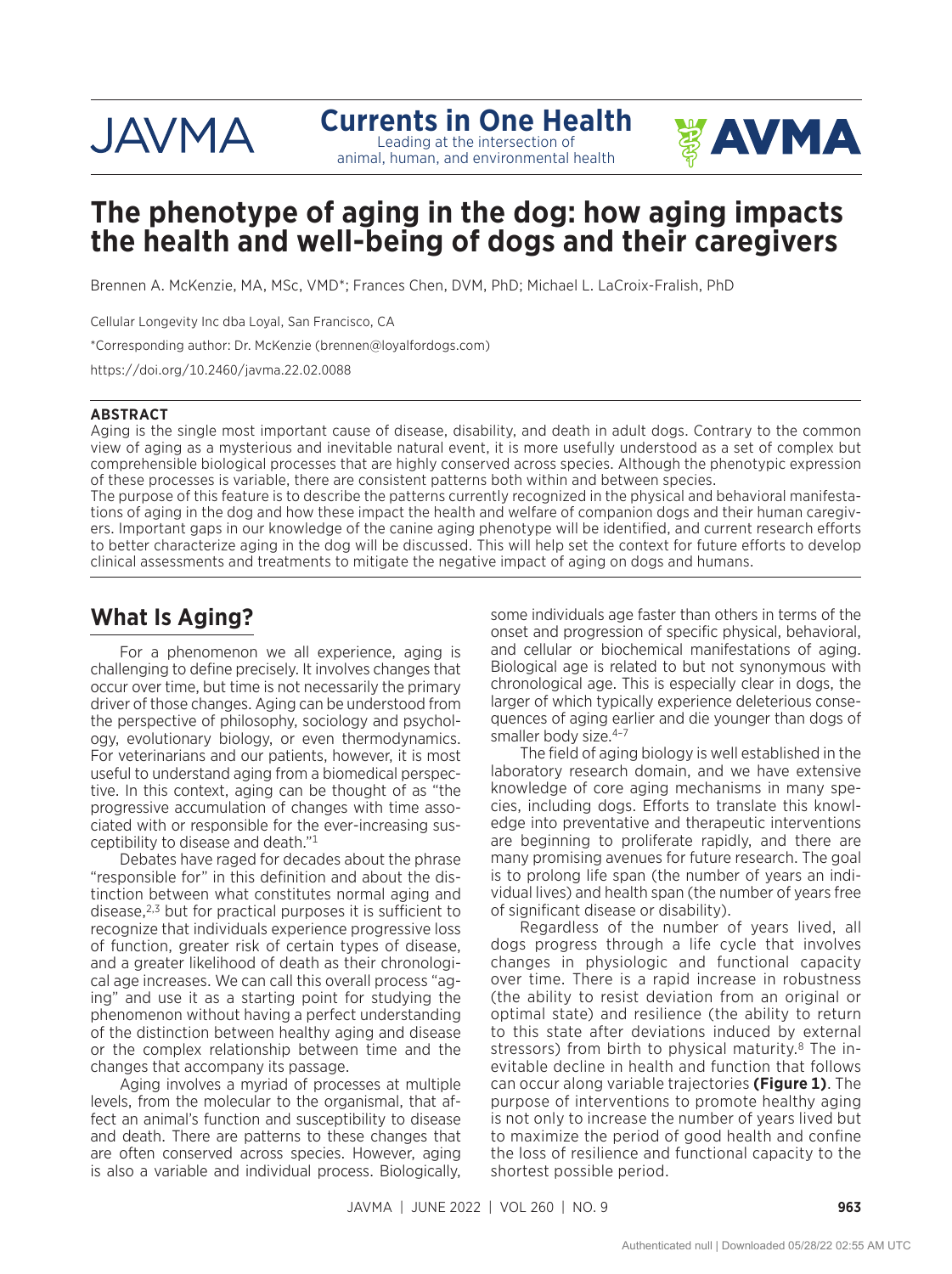

**Figure 1**—Life cycle trajectories with varying health span in dogs. Antiaging therapies can increase life span (years lived) and health span (years lived in good health) by delaying the onset of age-associated disease and disability (life span ranges are drawn from limited available studies reporting canine longevity data<sup>9-12</sup>).

Therapies that delay death but do not prolong health span can reduce overall quality of life by prolonging the period of disability preceding death. Short-lived breeds appear to age more rapidly than longer-lived breeds and experience both earlier onset of age-associated disease and earlier death. While such breeds will benefit most from therapies that prolong life, both short-lived and long-lived breeds will benefit from extending health span.

The purpose of this manuscript is to briefly summarize current knowledge about the clinical phenotype of aging in dogs and how this impacts health, quality of life, and the human-animal bond. This will provide context for ongoing and future efforts to develop and test therapies to extend health span and life span. An additional aim is to challenge the common understanding of aging as inevitable and immutable and encourage veterinarians to view it as the single most important modifiable risk factor for chronic disease. A companion review in the June 2022 issue of the *American Journal of Veterinary Research* focuses on mechanisms of aging at the molecular, cellular, and tissue levels. (Although aging is of equal clinical importance in other companion animal species and some authors have suggested that the cat may be as apt a translational model of aging in humans as the dog, $13$  this manuscript focuses on canine aging both in the interest of maintaining a manageable scope and because the literature concerning the phenotype of aging in cats<sup>14,15</sup> and most other species is very sparse.)

#### **Physical Hallmarks of Canine Aging**

Although there are significant differences in the onset and rate of aging in large and small dogs, there are common physical changes seen in nearly all dogs as they age. Many of these are seen in humans and other mammals as well. Age-associated changes in appearance and function are readily recognized by clinicians and owners, but there is limited research documenting the frequency, timing, or causal pathways of these changes. We can often identify an old dog of any breed through a gestalt assessment of appearance, movement, and demeanor without being able to detail all the specific features that signal age. One interesting challenge for canine aging science is to be able to break this assessment down into components and quantify phenotypic markers of biological aging.<sup>16</sup>

Aging dogs develop graying and thinning of hair as well as characteristic changes to coat texture.3,17–19 Increased pigmentation, wrinkling, and loss of elasticity in the skin are also common in older dogs, though pathologies such as allergic dermatitis, sun exposure, and other factors can

contribute to such changes as well. Calluses and hyperkeratosis of the footpads are frequently reported as an age-associated change in dogs, though this is influenced by activity and the substrate on which dogs commonly rest or walk.18,19

Dental disease is frequently used as an indicator of age because calculus and tooth wear tend to accumulate over time.20,21 However, the rate of calculus accumulation and enamel wear and the extent of gingivitis and periodontitis in an individual dog are affected by many factors other than age, including genetics, diet and chewing behavior, and, of course, dental care. Due to the multifactorial nature of dental pathology, it is not a consistently reliable indicator of aging.

Older dogs are more likely to develop both benign and malignant neoplasms, and an accumulation of cutaneous and subcutaneous masses is often associated with aging.<sup>18,19,22</sup> While the specific neoplasms developed by individual dogs are determined by breed-specific genetic risk factors and environmental influences, the overall incidence of neoplasia is an age-related phenomenon. Cocker Spaniels, for example, may be more likely to develop papillomas as they age while Labrador Retrievers seem more likely to get lipomas, but both neoplasms are more common in older individuals.<sup>22,23</sup> The progressive development of visible and palpable masses in older dogs is representative of the general pattern of age-associated pathologies; aging predisposes individuals to diseases through cellular and biochemical changes that occur over time, but the onset and specific nature of how these changes manifest are also shaped by factors other than the passage of time.

Some of the most notable changes that characterize aged dogs are musculoskeletal. Loss of visible muscle mass, such as in the epaxial and masticatory muscles, is common, as is generalized sarcopenia.<sup>24</sup> There is a relative increase in the proportion of fat mass in aged dogs, and there may be an overall loss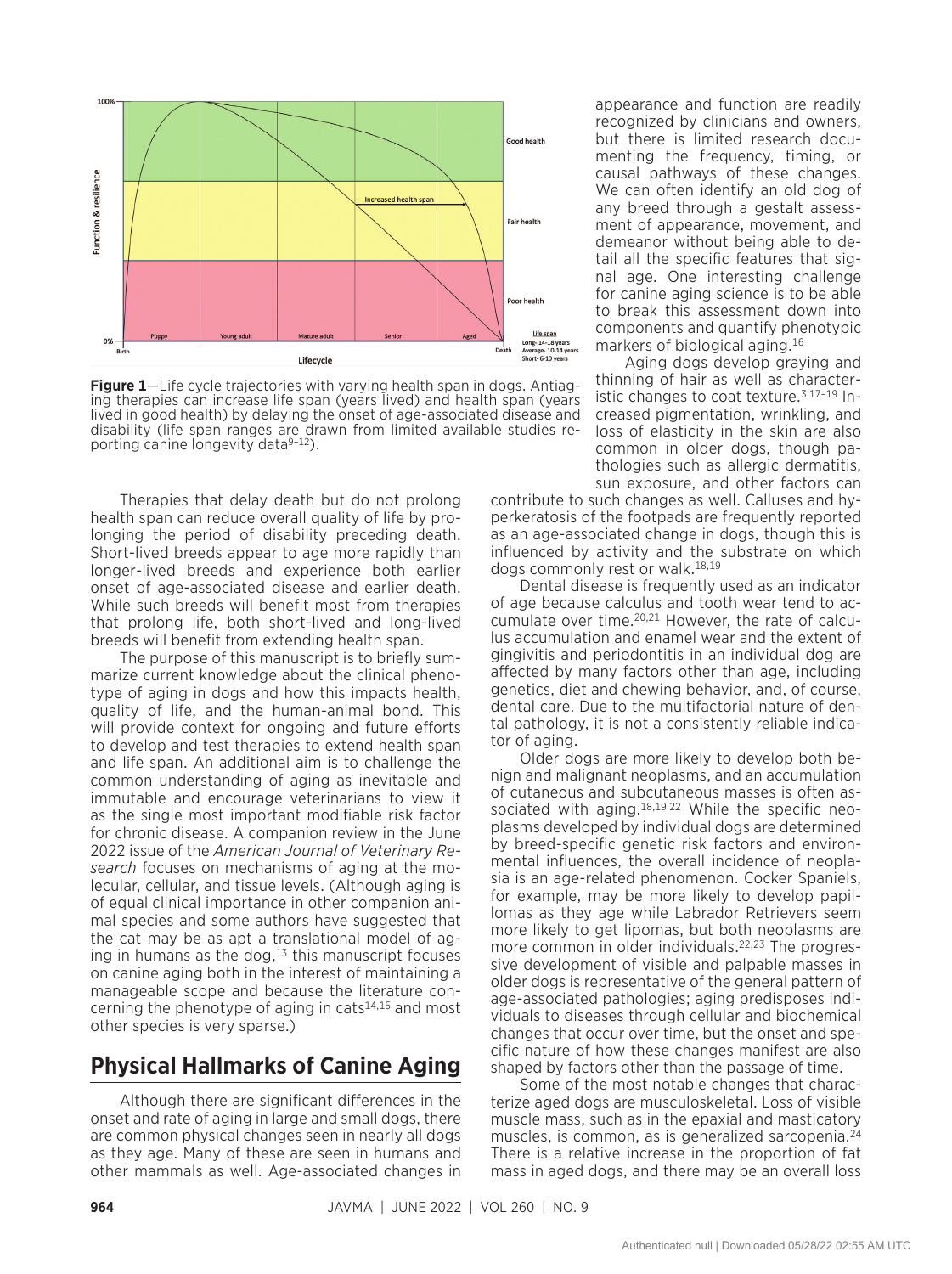of weight in the oldest animals.25 Other musculoskeletal changes include decreased elasticity of connective tissues and development of degenerative changes in joints. These changes contribute to the decline in activity and comfort that is a common and significant concern for owners.

Apart from changes in muscle mass, older dogs lose strength and mobility and develop progressive articular degeneration and osteoarthritis. This is clearly an age-associated condition, but the relative contributions of chronological age compared with other factors such as breed, body weight, nutrition, and neuter status to the timing of onset, progression, and severity of arthritis are not completely clear.<sup>26,27</sup>

The auditory, visual, and olfactory apparatus show age-associated changes similar to those in humans, likely with similar functional effects, though this has not been evaluated in detail.<sup>28-32</sup> Clinically apparent changes include clouding of the lens associated with lenticular sclerosis or age-associated cataracts as well as functional deficits such as loss of hearing. Histologic changes have also been described, but we do not always have tools to evaluate associated functional changes, such as those in olfaction. $33$ 

Many physical changes occur with age that cannot be seen directly or through obvious functional consequences. The available research reveals changes in organ structure and function similar to those seen in humans or lab animals such as mice. For example, various structural and functional changes for which the clinical significance is unclear occur in the gastrointestinal tract of aging dogs. Older dogs may have reduced salivary and gastric acid secretion, reduced digestive enzyme function in vitro, and changes in the structure and turnover of the intestinal epithelium.34 A variety of changes in the gastrointestinal microbiome have been reported in older dogs, although no clear universal pattern of change with aging has emerged from this research.<sup>35,36</sup> Few obvious clinical effects of these alterations to the gastrointestinal tract have been documented. Dogs generally require fewer calories and more protein from their diet as they age, but they appear to maintain robust digestive and absorptive capacity in the absence of specific gastrointestinal tract diseases.<sup>35,37</sup>

The heart, lungs, and kidneys also undergo characteristic structural and functional changes with age. There is decreased elasticity and loss of functional capacity during exercise in the hearts of older dogs.38,39 The lungs of dogs show changes in morphology, elasticity, and functional capacity similar to those seen in aged humans.40,41 Common age-associated changes reported in the kidneys of aging dogs include glomerulosclerosis, interstitial inflammation and fibrosis, and a decline in glomerular filtration rate.42

Age-associated changes are observed in many endocrinological and clinical laboratory parameters in dogs, but the specific pattern and clinical significance of these changes are not well established and results from different studies are sometimes conflicting.18,38,43,44 For example, the functioning of the hypothalamus-pituitary-adrenal axis and the response to stress differ between old and young dogs.45,46 Generally, thyroid hormone and levels of growth hormone and insulin-like growth factor 1 tend to decline with age while markers of renal function (eg, BUN) tend to increase.44–46 Other analytes, such as blood glucose and some liver enzymes, show different patterns of association with age in different studies, indicating that variables other than chronological age also influence these values.

Finally, dogs appear to develop an age-associated decline in immune function similar to the immunosenescence described in humans, although we do not have a detailed or consistent understanding of this process or its clinical significance.47–49 Some canine immune cells are less responsive to stimulation in the laboratory, and some differences between young and old dogs have also been seen in elements of the humoral immune system. However, older dogs appear adequately responsive to vaccination, and while it is expected that the changes seen in research studies relate to observed differences in susceptibility to infectious disease, autoimmune disease, and neoplasia in dogs, the relationship between age-associated changes in the immune system and the epidemiology of clinical disease is not well characterized.

#### **Behavioral Hallmarks of Canine Aging**

In addition to the physical changes experienced by aging dogs, changes in behavior are also seen. However, the distinction between normal age-associated change and pathology is particularly murky in the behavioral domain. For convenience, age-associated changes in dog behavior can be grouped into general categories, though there is significant overlap between them. These include changes in social behavior, activity, cognition, and elimination.

As dogs age, they may become less interactive with humans and other animals. Associations between age and sociability have been demonstrated in both healthy, cognitively unimpaired dogs as well as dogs with age-associated cognitive dysfunction.50–52 Increases in fearful responses and aggressive behavior sometimes develop with age.<sup>3,53</sup> However, studies showing such changes with age in social and many other types of behavior do not always effectively rule out the influence of physical and sensory disabilities.54

Activity levels also commonly change as dogs age. In general, older dogs become less active, show less exploratory and play behavior, and sleep more overall, especially during the daytime.51–53 Distinguishing between changes in motivation or cognition and age-associated sensory-motor deficits as potential causes for reduced activity, however, is challenging. Other types of activity are often increased in older dogs. Aimless pacing and general restlessness, especially at night, are commonly seen and attributed to cognitive changes, anxiety, disruption of normal sleep-wake cycles, and potential physical discomfort.3,54,55

Cognitive deficits can be seen in older dogs in both home environments and laboratory settings. There is a spectrum of such changes from the most subtle, often only detectable in trained assessment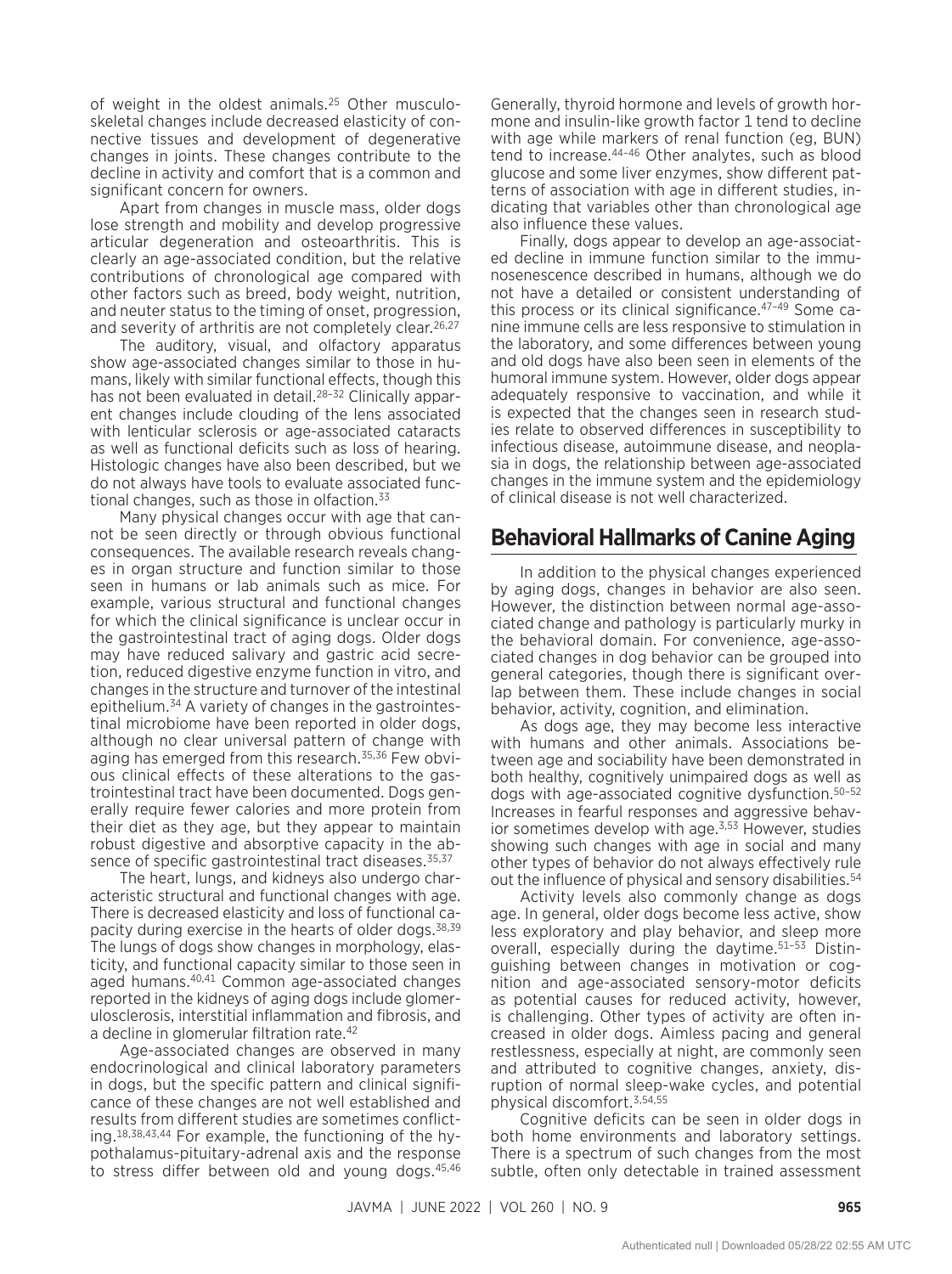tasks, to the more clinically evident. In laboratory settings, old dogs appear to be less able than young dogs to perform certain kinds of tasks such as those involving spatial memory or more complex tasks such as reversing a previously trained behavior. Other functions, however, may be preserved, such as being able to discriminate between objects with different physical characteristics.<sup>56,57</sup> Cognitive testing provides a more precise understanding of ageassociated cognitive change, but the connection between deficits identified in such testing scenarios and real-world functional deficits is unclear.53,54,58

In the home environment, subtle cognitive dysfunction may go unnoticed or may be perceived by owners and clinicians as simply normal aging. As cognitive deficits progress, however, dogs may wander or be unable to navigate normally through their physical environment and may appear to get lost or stuck in places or fail to recognize familiar humans or animals.3,53 These manifestations of aging are more likely to be viewed as pathological or detrimental to quality of life and disrupt the bond between dogs and owners.59,60

The changes most often of greatest concern to owners are those involving house soiling. Older dogs may exhibit more inappropriate elimination, and while this is sometimes related to physical difficulties with locomotion or posturing to eliminate, it appears that some previously house-trained dogs lose the ability to distinguish appropriate and inappropriate locations for elimination.55,58,61

Owners are also commonly concerned by increased or inappropriate vocalization in aged dogs, which may be disturbing directly and also perceived as a sign of discomfort.56 Some dogs may cease to be able to perform specific functions expected of them by their owners, such as retrieving, herding, obedience to commands, or other trained work.53

The debate about whether some age-associated behavioral changes can be considered normal and reliably distinguished from pathology is contentious. While some authors consider dogs with minimal deficits that do not significantly impact daily life to be examples of "successful aging,"53 others argue that we do not yet have a clear enough understanding of the relationship between chronological age, anatomic and functional changes in brain function, and behavior to effectively distinguish between normal and accelerated or abnormal aging.54

While many changes in behavior and cognitive function are common in most older dogs, they are by no means universal, and the form and timing of onset show great variation. For example, while large dogs have shorter life spans and appear to age faster than smaller dogs in some respects, studies of ageassociated cognitive dysfunction are mixed, with some indicating earlier onset in larger dogs and others finding no such association.<sup>53,62,63</sup>

This variability suggests a common set of mechanisms underlying aging that is modified in expression in each individual by both intrinsic and environmental factors. While teasing out these factors is an interesting and productive research challenge, drawing a bright line between healthy and unhealthy aging isn't critical from a clinical perspective. Many of these changes are likely related to common underlying aging mechanisms, and all have at least the potential to impact comfort and function, providing a reason and an opportunity to seek interventions to mitigate the impact of age-associated changes.

#### **Consequences of Aging in Dogs**

Aging is a key risk factor for many specific diseases in dogs, including most of the leading causes of canine mortality, as follows: neoplasia, cardiovascular disease, and degenerative neurologic or musculoskeletal diseases.<sup>9,64-66</sup> The aging process is a critical risk factor limiting life span and health span in dogs by triggering common diseases and resulting mortality.

Age-related changes also include the many physical and behavioral impairments described above that reduce comfort, function, and quality of life in dogs. These significantly limit both health span and life span even in the absence of clinically diagnosed diseases. The increased risk of death associated with advancing aging is a function of both specific morbidities and the global decrement in comfort and function for aging dogs.

The majority of companion dogs are euthanized rather than die as a direct result of disease.<sup>10,11,67</sup> Manv factors are involved in the decision to euthanize a companion dog, but owners frequently cite the quality of life impairment associated with aging and old age itself as well as specific age-associated diseases as reasons for choosing euthanasia.59–61,67,68 The global impact of aging, therefore, is a primary determinant of both health span and life span through both increased incidence of age-associated disease and increased risk of euthanasia due to owner perceptions of age-related decrements in function and quality of life.

These consequences of canine aging also significantly impact dog owners and the bond they share with their pets. Age-associated diseases represent a significant emotional and economic cost to dog owners. Studies have indicated that the caregiver burden for owners of pets with chronic disease is high, increasing symptoms of stress, depression, and anxiety and reducing quality of life.<sup>69,70</sup> This is in addition to the costs of care for dogs with age-associated disease and disability, which can be substantial and impact the overall financial and psychological well-being of owners.<sup>71</sup> Finally, when the burden of age-related disease and dysfunction leads owners to choose euthanasia, there is a significant emotional cost to the owner and potentially to veterinary staff as well.72–75

#### **Canine Aging Research: Past, Present, and Future**

Our evolving understanding of how dogs age has diminished the aura of inevitability associated with aging. Targeting the mechanisms of aging as a collection of modifiable risk factors for disease and death, rather than focusing on treatment of specific diseases, is an approach replete with plausible hypotheses and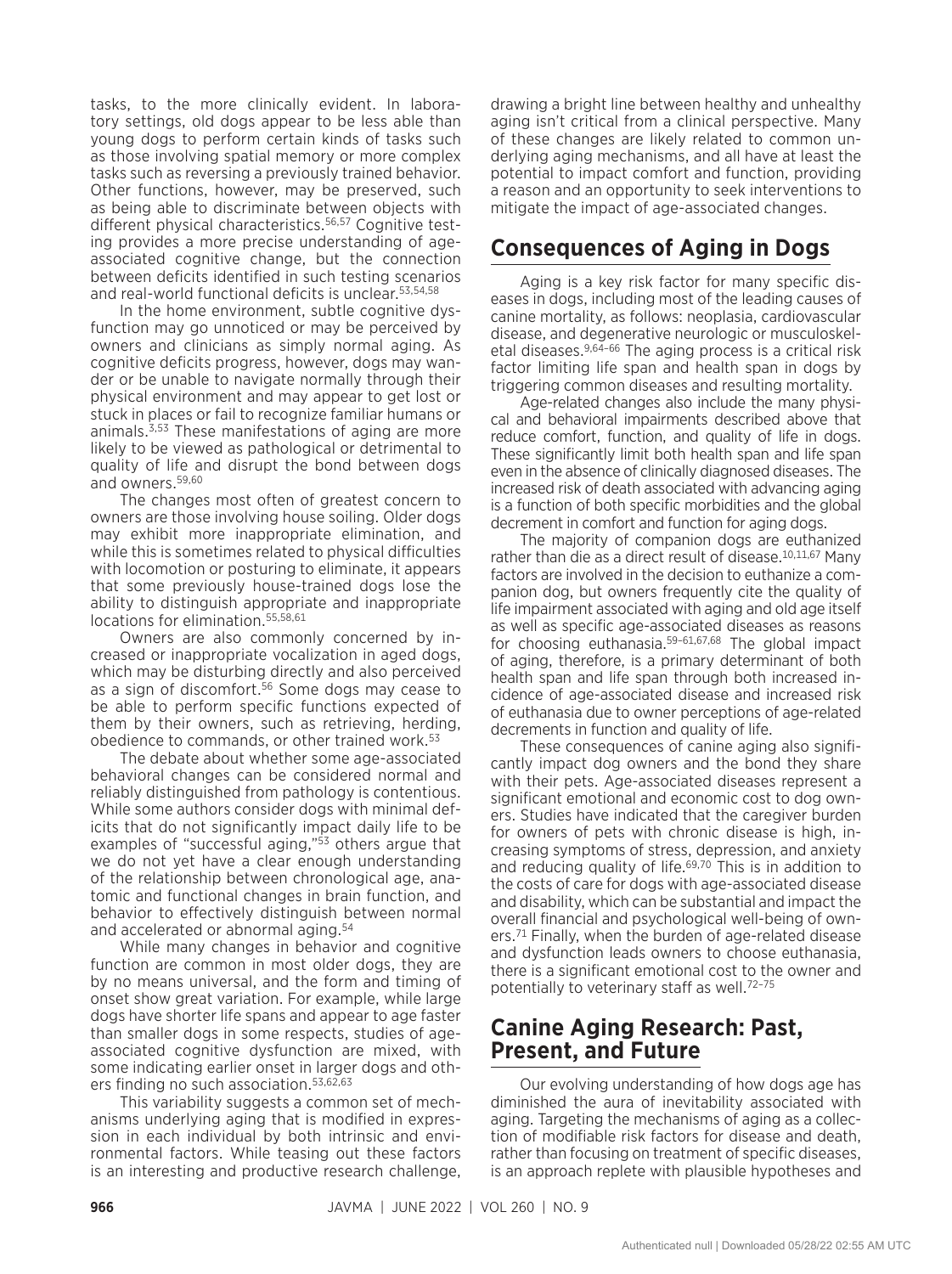promising, although largely still unproven, therapies. There are currently over 500 clinical trials registered on the US NIH Clintrials.gov website testing interventions that target aging and longevity rather than specific clinical diseases.76 While there are far fewer veterinary aging studies, the field is growing rapidly.

An important step toward mitigating the impact of aging is clarifying the aging phenotype in dogs and exploring the underlying mechanisms. An example of ongoing research on the manifestations of aging and risk factors for age-associated disease is the Morris Animal Foundation Golden Retriever Lifetime Study (GRLS). The GRLS is the first large, prospective, longitudinal cohort study to follow a group of companion dogs throughout their lifetime.77 The study is collecting comprehensive data about husbandry and clinical disease as well as clinical laboratory samples, which will be banked and available for analysis as genetic and biomarkers for aging and age-related diseases are discovered.

Such cohort studies have been critical to understanding the patterns of aging and the genetic and environmental correlates of age-related diseases in humans, and the GRLS will be an invaluable source of data for future interventional studies of antiaging therapies in dogs. Though the study is expected to last for over a decade, researchers are already analyzing data from the participants and publishing their findings.<sup>78</sup>

Another active effort to understand patterns and causes of aging in dogs is the Dog Aging Project.79 This project incorporates public participation and controlled research studies, such as investigation of potential antiaging pharmaceutical interventions.80,81 Survey data are being collected on thousands of dogs, creating awareness of the canine aging biology field among the general public and building a useful database and also a pool of potential subjects in future clinical studies. The project also explicitly approaches research into canine aging as a translational model to support faster development of interventions for humans.

Research is also ongoing into many of the underlying mechanisms of canine aging. One example is the study of epigenetic markers to assess biological age in dogs. Epigenetic changes are modifications to DNA, such as methylation, that influence gene expression. Such changes occur with aging and can have deleterious effects on gene products and health.82 Epigenetic change has been intensively explored as a potential measure of biological age.

Several epigenetic clocks have been developed to predict chronological and biological age and correlate this with aging in other species, such as wolves and humans.83,84 This work may eventually enable commercial diagnostic tools to assess and compare the biological ages of individual dogs and different canine populations. Such tools will also be useful in assessing the impact of antiaging interventions.

#### **Promising Strategies for Addressing Aging in Dogs**

We can be confident that at least some impacts of aging in dogs can be mitigated by such interventions because this has already been demonstrated in clinical studies. The best-studied and most consistently effective approach for retarding aging and extending health span and life span is dietary restriction. Since the 1930s, numerous studies have shown that reducing overall calorie intake at least 15% to 25% without inducing malnutrition extends life span and reduces age-associated disease dramatically in nearly all species studied, from yeast and fruit flies to rats and primates and, of course, dogs.<sup>85</sup> More recent studies have also found that reduction of specific macronutrients, notably protein, and interventions that target feeding patterns without reducing calories, such as intermittent fasting, can also have life span and health span benefits.<sup>85</sup> However, calorie restriction is still the best-supported antiaging intervention.

A caloric restriction study was conducted in Labrador Retrievers from 1987 through 2001.86 Forty-eight dogs (24 pairs of littermates) were initially assigned to ad libitum feeding or a calorie intake of 25% less than what the free-fed member of the pair consumed. At 3.5 years of age, the ad libitum fed dogs were switched to a calorie intake intended to maintain an optimal body condition, while the paired littermates continued to receive 25% less than what these dogs consumed. Over the course of the study, significant differences were seen in many of the mechanisms and impacts of aging.

Calorie-restricted dogs lived 15% longer (a difference of 1.8 years) compared to nonrestricted dogs. The illnesses that occurred and causes of death seen were largely the same between groups. However, the dietary-restricted dogs experienced the onset of chronic disease significantly later (a median difference of 2.1 years or 21%), showing that dietary restriction increased health span as well as life span.<sup>86</sup>

This study provides strong evidence that dietary restriction can significantly improve life span and health span in dogs by targeting aging. Additional data supporting this finding has come from a study showing greater-than-expected life span in Labrador Retrievers on restricted-calorie diets.87

Although dietary restriction has proven effective in combating the effects of aging in many species, it is not practical as a clinical intervention. A number of other approaches have been investigated in the dog, some of which mimic the effects of dietary restriction and others that target different aging mechanisms.

For example, the mechanistic target of rapamycin is a protein kinase that plays a central role in regulation of energy metabolism, cell growth and proliferation, and many of the common pathways of aging in mammals and other taxa.<sup>85</sup> Inhibition of this target with drugs, notably rapamycin, has been shown to increase life span and retard age-associated disease in laboratory animals, from yeast and roundworms to mice.80 The mechanism of this improvement in life span and health span mimics, in many ways, the effects of caloric restriction, and rapamycin is a key target of longevity research. A small pilot study of rapamycin in companion dogs found no significant adverse effects,<sup>80</sup> and a larger, longer-term study is in progress.<sup>81</sup>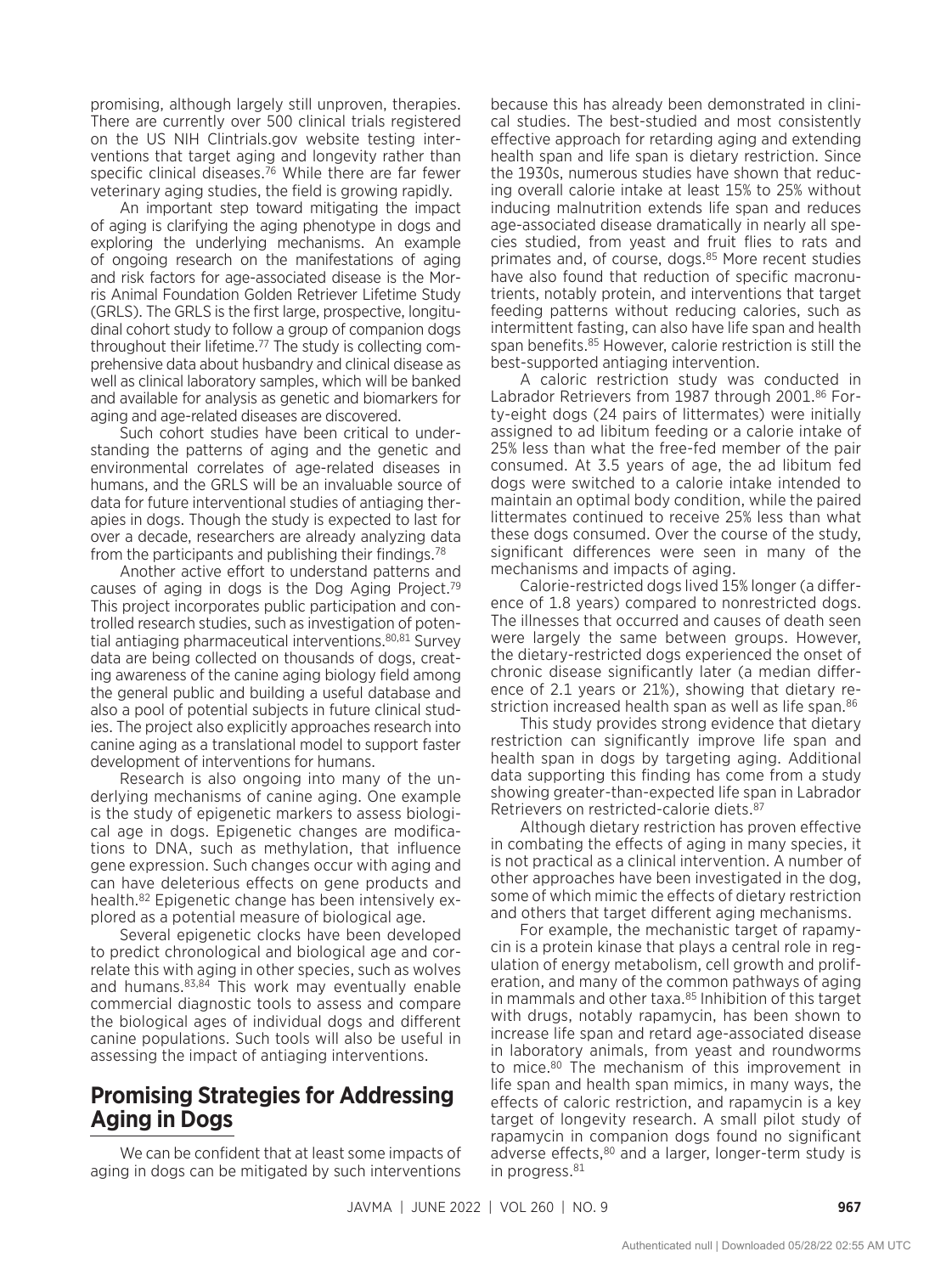Research into antiaging therapies for dogs is expanding rapidly. Much of this is driven by the potential of dogs as a translational model for aging therapies in humans.88–90 Dogs have a high degree of phenotypic and genetic diversity, share our physical and social environments, and experience many of the same patterns of age-associated disease as humans. Dogs also have significant value to their owners as individuals and often receive extensive preventative and therapeutic health care. Effective interventions to delay and mitigate age-associated diseases in dogs will have a market among dog owners and great potential to lead to antiaging interventions for humans, and this incentivizes canine longevity research.

Therapies targeted at prevention and treatment of specific age-associated diseases currently dominate the clinical management of canine aging. While these will remain a critical part of geriatric care, there is tremendous potential to extend health span and life span in dogs with preventative interventions targeting the underlying mechanisms of aging. Doing so can potentially delay or prevent a broad spectrum of age-associated diseases, which may have greater impact on health and longevity than a narrower focus on specific morbidities. The future of canine aging science is to build on the foundational understanding of aging derived from laboratory animal studies to clarify our grasp of the mechanism and phenotype of aging in companion dogs and to develop interventions that reduce the overall occurrence of age-associated disease and the negative impact of aging on quality of life.

#### **References**

- 1. Harman D. The aging process. *Proc Natl Acad Sci U S A*. 1981;78(11):7124–7128. doi:10.1073/pnas.78.11.7124
- 2. Arking R. *The Biology of Aging: Observations and Principles.* Oxford University Press; 2006.
- 3. Bellows J, Colitz CMH, Daristotle L, et al. Common physical and functional changes associated with aging in dogs. *J Am Vet Med Assoc*. 2015;246(1):67–75. doi:10.2460/ javma.246.1.67
- 4. Egenvall A, Bonnett BN, Hedhammar Å, Olson P. Mortality in over 350,000 insured Swedish dogs from 1995–2000: II. Breed-specific age and survival patterns and relative risk for causes of death. *Acta Vet Scand*. 2005;46(3):121–136. doi:10.1186/1751-0147-46-121
- 5. Kraus C, Pavard S, Promislow DEL. The size-life span trade-off decomposed: why large dogs die young (Erratum published in *Am Nat*. 2013;181[4]:583). *Am Nat*. 2013;181(4):492–505. doi:10.1086/669665
- 6. Miller RA, Austad SN. Growth and aging. Why do big dogs die young? In: *Handbook of the Biology of Aging.* Elsevier Inc; 2005:512–533. doi:10.1016/B978-012088387- 5/50022-4
- 7. Jimenez AG. Physiological underpinnings in life-history trade-offs in man's most popular selection experiment: the dog. *J Comp Physiol B*. 2016;186(7):813–827. doi:10.1007/s00360-016-1002-4
- Ukraintseva S, Yashin AI, Arbeev KG. Resilience versus robustness in aging. *J Gerontol A Biol Sci Med Sci.* 2016;71(11):1533–1534. doi:10.1093/gerona/glw083
- 9. Lewis TW, Wiles BM, Llewellyn-Zaidi AM, Evans KM, O'Neill DG. Longevity and mortality in Kennel Club registered dog breeds in the UK in 2014. *Canine Genet Epidemiol*. 2018;5:10. doi:10.1186/s40575-018-0066-8
- 10. Michell AR. Longevity of British breeds of dog and its relationships with sex, size, cardiovascular variables and disease. *Vet Rec*. 1999;145(22):625–629. doi:10.1136/ vr.145.22.625
- 11. O'Neill DG, Church DB, McGreevy PD, Thomson PC, Brodbelt DC. Longevity and mortality of owned dogs in England. *Vet J*. 2013;198(3):638–643. doi:10.1016/j.tvjl.2013.09.020
- 12. Adams VJ, Evans KM, Sampson J, Wood JLN. Methods and mortality results of a health survey of purebred dogs in the UK. *J Small Anim Pract*. 2010;51(10):512–524. doi:10.1111/j.1748-5827.2010.00974.x
- 13. Ladiges W. The unrecognized potential of pet cats for studying aging and age-related diseases. *Aging Pathobiol Ther*. 2021;3(4):134–135. doi:10.31491/apt.2021.12.069
- 14. Bellows J, Center S, Daristotle L, et al. Evaluating aging in cats: how to determine what is healthy and what is disease. *J Feline Med Surg*. 2016;18(7):551–570. doi:10.1177/1098612X16649525
- 15. Bellows J, Center S, Daristotle L, et al. Aging in cats: common physical and functional changes. *J Feline Med Surg*. 2016;18(7):533–550. doi:10.1177/1098612X16649523
- 16. Zamansky A, Sinitca AM, Kaplun DI, Dutra LML, Young RJ. Automatic estimation of dog age: the DogAge dataset and challenge. In: *Lecture Notes in Computer Science*. Vol 11729. Springer Verlag; 2019:421–426. doi:10.1007/978-3-030-30508-6\_34
- 17. Mosier JE. Effect of aging on body systems of the dog. *Vet Clin North Am Small Anim Pract*. 1989;19(1):1–12. doi:10.1016/s0195-5616(89)50001-9
- 18. Pati S, Panda SK, Acharya AP, Senapati S, Behera M, Behera SS. Evaluation of geriatric changes in dogs. *Vet World*. 2015;8(3):273– 278. doi:10.14202/vetworld.2015.273-278
- 19. Srikala D, Kamran A, Kumari NK, Ramesh PT, Rao S, Yathiraj S. A study on different clinical manifestations of geriatric dogs. *Pharma Innov*. 2020;9(10):206–210. doi:10.22271/tpi.2020.v9.i9Se.5263
- 20. Harvey CE, Shofer FS, Laster L. Association of age and body weight with periodontal disease in North American dogs (Erratum published in *J Vet Dent*. 1994;11[4]:94–105). *J Vet Dent*. 1994;11(3):94–105. doi:10.1177/089875649401100301
- 21. Stella JL, Bauer AE, Croney CC. A cross-sectional study to estimate prevalence of periodontal disease in a population of dogs (*Canis familiaris*) in commercial breeding facilities in Indiana and Illinois. *PLoS One*. 2018;13(1):e0191395. doi:10.1371/journal.pone.0191395
- 22. Priester WA. Skin tumors in domestic animals. Data from 12 United States and Canadian colleges of veterinary medicine. *J Natl Cancer Inst*. 1973;50(2):457–466. doi:10.1093/jnci/50.2.457
- 23. O'Neill DG, Corah CH, Church DB, Brodbelt DC, Rutherford L. Lipoma in dogs under primary veterinary care in the UK: prevalence and breed associations. *Canine Genet Epidemiol*. 2018;5(1):9. doi:10.1186/s40575-018-0065-9
- 24. Hutchinson D, Sutherland-Smith J, Watson AL, Freeman LM. Assessment of methods of evaluating sarcopenia in old dogs. *Am J Vet Res*. 2012;73(11):1794–1800. doi:10.2460/ ajvr.73.11.1794
- 25. Harper EJ. Changing perspectives on aging and energy requirements: aging, body weight and body composition in humans, dogs and cats. *J Nutr.* 1998;128(12 suppl):2627S–2631S. doi:10.1093/jn/128.12.2627s
- 26. Meeson RL, Todhunter RJ, Blunn G, Nuki G, Pitsillides AA. Spontaneous dog osteoarthritis — a One Medicine vision. *Nat Rev Rheumatol*. 2019;15(5):273–287. doi:10.1038/ s41584-019-0202-1
- 27. Anderson KL, O'Neill DG, Brodbelt DC, et al. Prevalence, duration and risk factors for appendicular osteoarthritis in a UK dog population under primary veterinary care. *Sci Rep*. 2018;8(1):5641. doi:10.1038/s41598-018-23940-z
- 28. Hirai T, Kojima S, Shimada A, Umemura T, Sakai M, Itakura C. Age-related changes in the olfactory system of dogs. *Neuropathol Appl Neurobiol*. 1996;22(6):531–539. doi:10.1111/j.1365-2990.1996.tb01132.x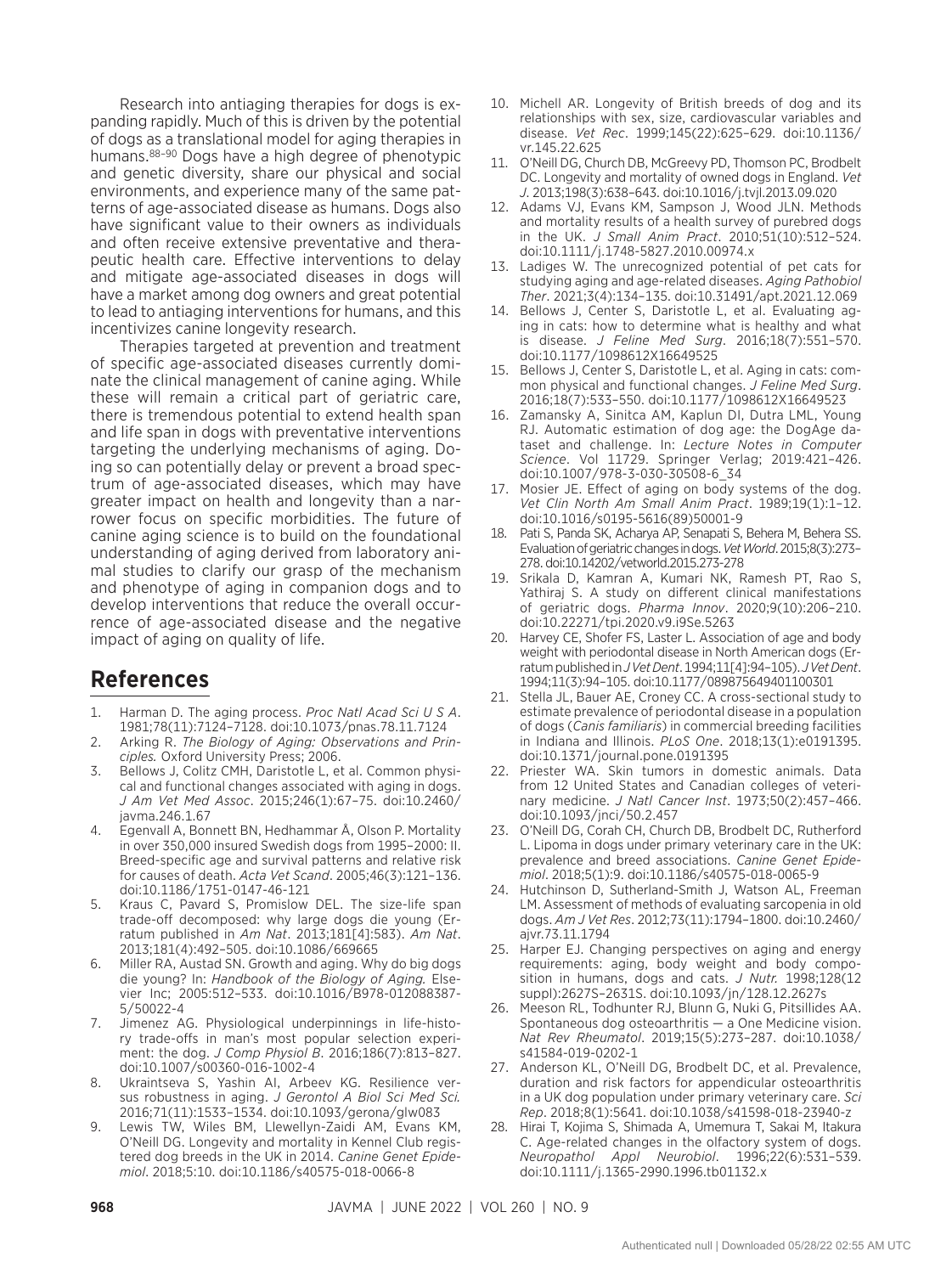- 29. Hernandez J, Moore C, Si X, Richer S, Jackson J, Wang W. Aging dogs manifest myopia as measured by autorefractor. *PLoS One*. 2016;11(2):e0148436. doi:10.1371/journal. pone.0148436
- 30. Tobias G, Tobias TA, Abood SK, Hamor RE, Ballam JM. Determination of age in dogs and cats by use of changes in lens reflections and transparency. *Am J Vet Res*. 1998;59(8):945–950.
- 31. Heywood R, Hepworth PL, Van Abbe NJ. Age changes in the eyes of the Beagle dog. *J Small Anim Pract*. 1976;17(3):171–177. doi:10.1111/j.1748-5827.1976. tb06588.x
- 32. Urfer SR, Greer K, Wolf NS. Age-related cataract in dogs: a biomarker for life span and its relation to body size. *Age (Dordr)*. 2011;33(3):451–460. doi:10.1007/s11357-010- 9158-4
- 33. Salvin HE, McGrath C, McGreevy PD, Valenzuela MJ. Development of a novel paradigm for the measurement of olfactory discrimination in dogs (*Canis familiaris*): a pilot study. *J Vet Behav*. 2012;7(1):3–10. doi:10.1016/j. jveb.2011.04.005
- 34. Taylor EJ, Adams C, Neville R. Some nutritional aspects of ageing in dogs and cats. *Proc Nutr Soc*. 1995;54(3):645– 656. doi:10.1079/pns19950064
- 35. Larsen JA, Farcas A. Nutrition of aging dogs. *Vet Clin North Am Small Anim Pract*. 2014;44(4):741–759. doi:10.1016/j.cvsm.2014.03.003
- 36. Benno Y, Nakao H, Uchida K, Mitsuoka T. Impact of the advances in age on the gastrointestinal microflora of Beagle dogs. *J Vet Med Sci*. 1992;54(4):703–706. doi:10.1292/ jvms.54.703
- 37. Buffington C. Lack of effect of age on digestibility of protein, fat and dry matter in Beagle dogs. In: Burger I, Rivers J, eds. *Nutrition of the Dog and Cat.* Cambridge University Press; 1989.
- 38. Strasser A, Simunek M, Seiser M, Hofecker G. Age-dependent changes in cardiovascular and metabolic responses to exercise in Beagle dogs. *Zentralbl Veterinarmed A*. 1997;44(8):449–460. doi:10.1111/j.1439-0442.1997. tb01130.x
- 39. Templeton GH, Platt MR, Willerson JT, Weisfeldt ML. Influence of aging on left ventricular hemodynamics and stiffness in Beagles. *Circ Res*. 1979;44(2):189–194. doi:10.1161/01.res.44.2.189
- 40. Robinson NE, Gillespie JR. Morphologic features of the lungs of aging Beagle dogs. *Am Rev Respir Dis*. 1973;108(5):1192– 1199. doi:10.1164/arrd.1973.108.5.1192
- 41. Robinson NE, Gillespie JR. Lung volumes in aging Beagle dogs. *J Appl Physiol*. 1973;35(3):317–321. doi:10.1152/ jappl.1973.35.3.317
- 42. Cianciolo RE, Benali SL, Aresu L. Aging in the canine kidney. *Vet Pathol*. 2016;53(2):299–308. doi:10.1177/0300985815612153
- 43. Lee SH, Kim JW, Lee BC, Oh HJ. Age-specific variations in hematological and biochemical parameters in middle- and large-sized of dogs. *J Vet Sci*. 2020;21(1):e7. doi:10.4142/jvs.2020.21.e7
- 44. Lowseth LA, Gillett NA, Gerlach RF, Muggenburg BA. The effects of aging on hematology and serum chemistry values in the Beagle dog. *Vet Clin Pathol*. 1990;19(1):13–19. doi:10.1111/j.1939-165x.1990.tb00535.x
- 45. Reul JMHM, Rothuizen J, de Kloet ER. Age-related changes in the dog hypothalamic-pituitary-adrenocortical system: neuroendocrine activity and corticosteroid receptors. *J Steroid Biochem Mol Biol*. 1991;40(1-3):63–69. doi:10.1016/0960-0760(91)90168-5
- 46. Goy-Thollot I, Decosne-Junot C, Bonnet JM. Influence of aging on adrenal responsiveness in a population of eleven healthy Beagles. *Res Vet Sci*. 2007;82(2):195–201. doi:10.1016/j.rvsc.2006.07.010
- 47. HogenEsch H, Thompson S, Dunham A, Ceddia M, Hayek M. Effect of age on immune parameters and the immune response of dogs to vaccines: a cross-sectional study. *Vet Immunol Immunopathol*. 2004;97(1-2):77–85. doi:10.1016/j.vetimm.2003.08.010
- 48. Greeley EH, Kealy RD, Ballam JM, Lawler DF, Segre M. The influence of age on the canine immune system. *Vet Immunol Immunopathol*. 1996;55(1-3):1–10. doi:10.1016/ s0165-2427(96)05563-8
- 49. Greeley EH, Ballam JM, Harrison JM, Kealy RD, Lawler DF, Segre M. The influence of age and gender on the immune system: a longitudinal study in Labrador Retriever dogs. *Vet Immunol Immunopathol*. 2001;82(1-2):57–71. doi:10.1016/s0165-2427(01)00336-1
- 50. Rosado B, González-Martínez A, Pesini P, et al. Effect of age and severity of cognitive dysfunction on spontaneous activity in pet dogs – part 1: locomotor and exploratory behaviour. *Vet J*. 2012;194(2):189–195. doi:10.1016/j. tvjl.2012.03.025
- 51. Ruehl WW, DePaoli AC, Bruyette DS. L-deprenyl for treatment of behavioral and cognitive problems in dogs: preliminary report of an open label trial. *Appl Anim Behav Sci*. 1994;39(2):191. doi:10.1016/0168-1591(94)90146-5
- 52. Siwak CT, Tapp PD, Milgram NW. Effect of age and level of cognitive function on spontaneous and exploratory behaviors in the Beagle dog. *Learn Mem*. 2001;8(6):317– 325. doi:10.1101/lm.41701
- 53. Salvin HE, McGreevy PD, Sachdev PS, Valenzuela MJ. Growing old gracefully—behavioral changes associated with "successful aging" in the dog, *Canis familiaris*. *J Vet Behav*. 2011;6(6):313–320. doi:10.1016/j. jveb.2011.04.004
- 54. Szabó D, Gee NR, Miklósi Á. Natural or pathologic? Discrepancies in the study of behavioral and cognitive signs in aging family dogs. *J Vet Behav*. 2016;11:86–98. doi:10.1016/j.jveb.2015.08.003
- 55. Landsberg GM, Nichol J, Araujo JA. Cognitive dysfunction syndrome: a disease of canine and feline brain aging. *Vet Clin North Am Small Anim Pract*. 2012;42(4):749–768, vii. doi:10.1016/j.cvsm.2012.04.003
- 56. Szabó D, Miklósi Á, Kubinyi E. Owner reported sensory impairments affect behavioural signs associated with cognitive decline in dogs. *Behav Processes*. 2018;157:354–360. doi:10.1016/j.beproc.2018.07.013
- 57. Adams B, Chan A, Callahan H, Milgram NW. The canine as a model of human cognitive aging: recent developments. *Prog Neuropsychopharmacol Biol Psychiatry*. 2000;24(5):675– 692. doi:10.1016/s0278-5846(00)00101-9
- 58. Salvin HE, McGreevy PD, Sachdev PS, Valenzuela MJ. The canine cognitive dysfunction rating scale (CCDR): a datadriven and ecologically relevant assessment tool. *Vet J*. 2011;188(3):331–336. doi:10.1016/j.tvjl.2010.05.014
- 59. Edney ATB. Reasons for the euthanasia of dogs and cats. *Vet Rec*. 1998;143(4):114. doi:10.1136/vr.143.4.114
- 60. McMullen SL, Clark WT, Robertson ID. Reasons for the euthanasia of dogs and cats in veterinary practices. *Aust Vet Pract*. 2001;31(2):80–84.
- 61. Marchitelli B, Shearer T, Cook N. Factors contributing to the decision to euthanize: diagnosis, clinical signs, and triggers. *Vet Clin North Am Small Anim Pract*. 2020;50(3):573–589. doi:10.1016/j.cvsm.2019.12.007
- 62. Azkona G, García-Belenguer S, Chacón G, Rosado B, León M, Palacio J. Prevalence and risk factors of behavioural changes associated with age-related cognitive impairment in geriatric dogs. *J Small Anim Pract*. 2009;50(2):87– 91. doi:10.1111/j.1748-5827.2008.00718.x
- 63. Katina S, Farbakova J, Madari A, Novak M, Zilka N. Risk factors for canine cognitive dysfunction syndrome in Slovakia. *Acta Vet Scand*. 2016;58:17. doi:10.1186/s13028- 016-0196-5
- 64. Bonnett BN, Egenvall A, Hedhammar A, Olson P. Mortality in over 350,000 insured Swedish dogs from 1995–2000: I. Breed-, gender-, age- and cause-specific rates. *Acta Vet Scand*. 2005;46(3):105–120. doi:10.1186/1751-0147-46-105
- 65. Fleming JM, Creevy KE, Promislow DEL. Mortality in North American dogs from 1984 to 2004: an investigation into age-, size-, and breed-related causes of death. *J Vet Intern Med*. 2011;25(2):187–198. doi:10.1111/j.1939- 1676.2011.0695.x